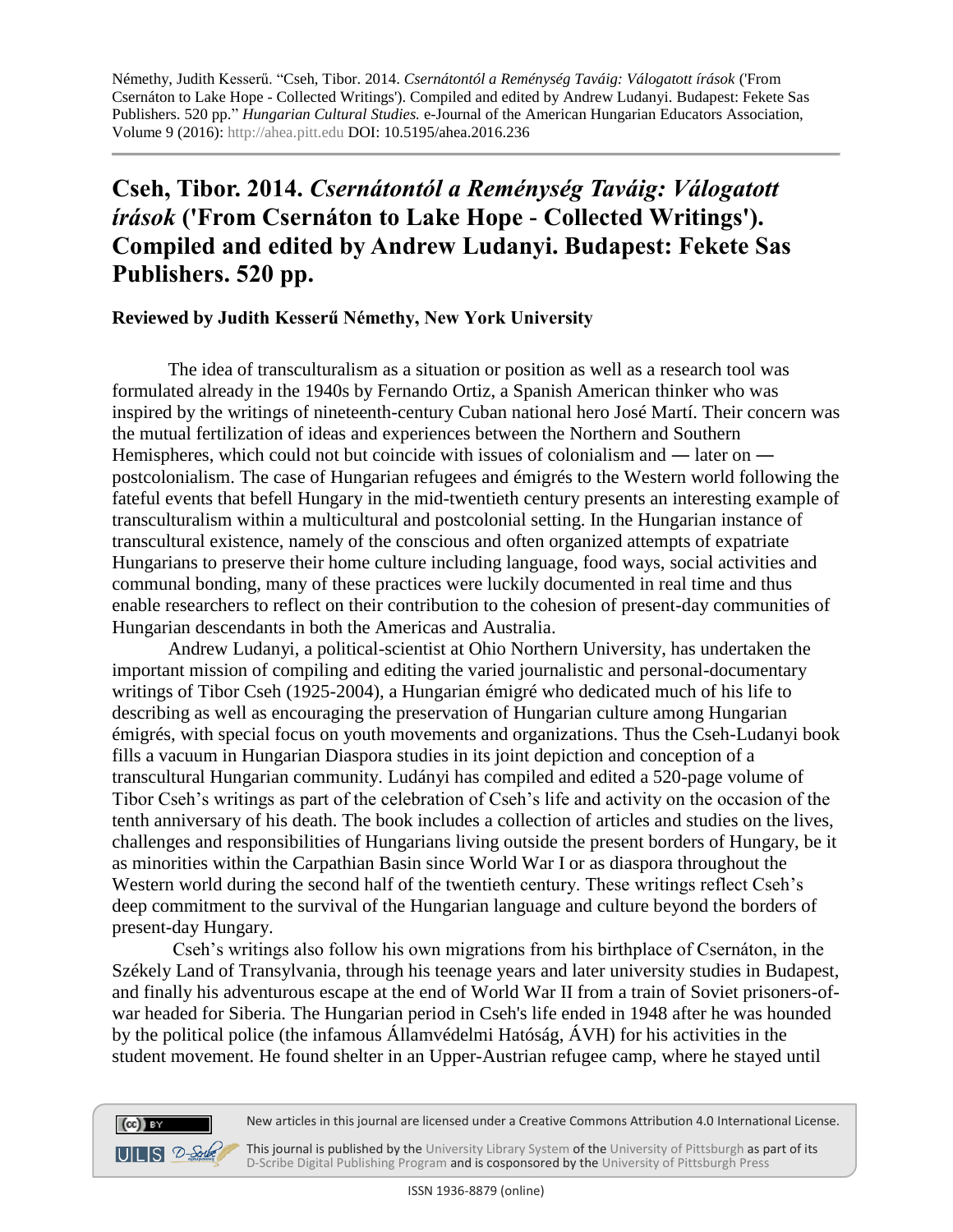Némethy, Judith Kesserű. "Cseh, Tibor. 2014. *Csernátontól a Reménység Taváig: Válogatott írások* ('From Csernáton to Lake Hope - Collected Writings'). Compiled and edited by Andrew Ludanyi. Budapest: Fekete Sas Publishers. 520 pp." *Hungarian Cultural Studies.* e-Journal of the American Hungarian Educators Association, Volume 9 (2016): [http://ahea.pitt.edu](http://ahea.pitt.edu/) DOI: 10.5195/ahea.2016.236

he managed to board a ship headed to Rio de Janeiro, Brazil, as a Displaced Person. He soon married a fellow D.P. who was also a scout, and with her and two other scouts he organized the first Hungarian scout troop overseas. His professional life in Brazil started as an engineer in soil research, which landed him in a position as the representative of Central and South America in Cyanamid, a United-States-headed multi-national agricultural and industrial chemicals corporation. He was later transferred to the United States, to Cyanamid's headquarters in New Jersey. His position required long periods of stays in Mexico, Argentina, and back to Brazil, with shorter trips to Chile, Paraguay and Uruguay, until in 1968 he finally established his family in New Jersey. Yet Cseh's professional activity was only a small part of his endeavors; the center of his life was and always remained his commitment to cultural and community organizations of Hungarian émigrés and especially amongst their youth, for whom he was a tireless teacher and a genuine source of inspiration. Accordingly, his writings are dedicated to the cultural survival and preservation of the heritage and traditions of Hungarian immigrants in their new countries.

Cseh's opus spans three overriding topics: the challenges faced by the diaspora; the requirements for survival as Hungarians outside Hungary, and the duties of the Hungarian communities abroad. A constant concern in his writings about émigré-Hungarian culture is the antiquated political and religious divisions and loyalties often preserved by the older generations among the immigrants, but Cseh looks for unity beyond ideologies among émigrés, based on spiritual and cultural renewal. In all his writings he cherishes the nurturing of youngsters and thus the next generation becomes his overriding focus. Scouting, weekend language schools, reading clubs, organization of exhibits and dramatic presentations are his solution to dilemmas of old versus new and preservation as opposed to renewal. In the later part of his life, Cseh edited four important periodicals: two dealing with leadership and scouting (*Vezetők Lapja* and *Magyar Cserkész)*; one, *Itt-Ott,* the organ of the Hungarian Community of Friends, and *Transylvania*, which addressed the history and acute problems faced by the Hungarian minority in this region. These publications made him the compass or activating yeast for generations of Hungarians who were pushed out of Central Europe following World War II and the 1956 Uprising, as well as for minorities in the Carpathian Basin suffering under Communist dictatorships. In other words, he inspired Hungarians who clung to their Hungarianness, whether they were living as expatriates in democracies or as minorities living under physical, psychological and emotional hardship.

Ludanyi, as the editor of Cseh's varied writings, has successfully divided Cseh's colorful life career and creeds into eight sections, each introduced by the editor's brief explanation of its historical or other background. These sections are: (1) Writings about Cseh's family history and personality; (2) The literary and cultural roots [of Cseh's writings], presenting role models such as Miklós Zrínyi, László Németh and Gyula Gombos; (3) The Transylvanian roots: the Székely Land [as a starting point to Cseh's thinking]; (4) Youth and the future of the Hungarian Scouting movement outside of Hungary, emphasizing the historical importance of the movement in the maintenance of the Hungarian ethos; (5) The question of emigration vs. diaspora, discussing the possibilities of community life in the emigration, or the ways Hungarian culture can be maintained; (6) A trans-denominational Hungarian religiosity, searching for a spirituality beyond ideologies, based on solidarity towards each other; (7) The cultural core of the Hungarian Communion of Friends, an organization of which Cseh is one of the co-founders; and (8) Cultural education, or the institutional and structural requirements for self-preservation in an